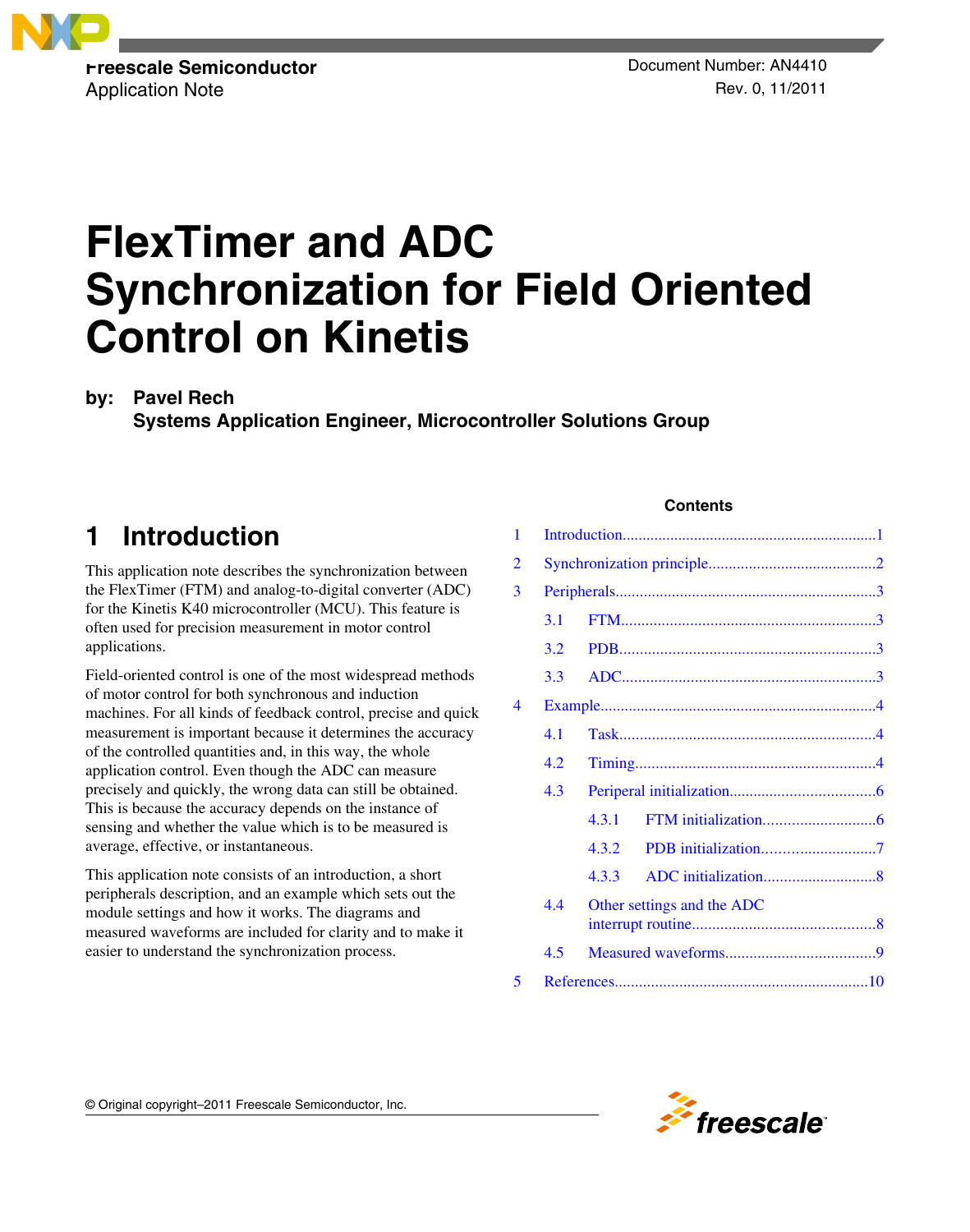<span id="page-1-0"></span>

## **2 Synchronization principle**

It is a well-known fact that there would be no control without measurement. For a precise and fast control, it is necessary to have the actual data before feedback system intervention. Particularly, a periodic signal must be measured at the right time instance, otherwise, an incorrect value may be obtained. Evidently, there is a requirement for quality sensing. The FTM and ADC synchronization, together with quality ADCs and sensors, is an example of a system that provides the precise electrical quantity measurements.

There are other benefits gained from this suggested solution:

- The measurement is not influenced by disturbances and interferences from the switching of the power semiconductors. In other words, the synchronization helps to filter the measured currents, a process known as anti-aliasing.
- Secondly, an average value can be obtained. If the measurement is made in the middle of the pulse length of a pulse width modulation (PWM), an average value of the current is obtained without any additional calculation. See Figure 1. This principle works only on the condition that the motor electrical time constant must be many times higher than the switching period. Therefore, the motor current waveform will be almost linear during the pulse of the PWM.
- The final benefit is that all processing, until the ADC interrupt routine starts, can be done by hardware only, without computing power.

In specific cases, the FTM and ADC synchronization can be the only way to measure something. The discontinuous current, which forms only a part of the PWM period, can be taken as an example.



**Figure 1. Synchronization principle**

It depends on the determination of the application, or, on the type of current sensing, as to which instance, or how many instances during a PWM period, are convenient to measure. Accordingly, the right approach must be chosen. Typically, one or two pairs of current samples are needed. Basically, there are two main possibilities of implementing the FTM and ADC synchronization:

- Without the programmable delay block (PDB): If the PDB is not used, the ADC can be triggered whenever any channel match event occurs, or when the FTM counter is equal to the Counter Initial Value register.
- With the PDB: If the PDB is used, the sampling can be delayed by a value defined by the PDB. It is allowed to trigger at an arbitrary point or two points, because the ADC includes two result registers. See [Figure 2](#page-2-0).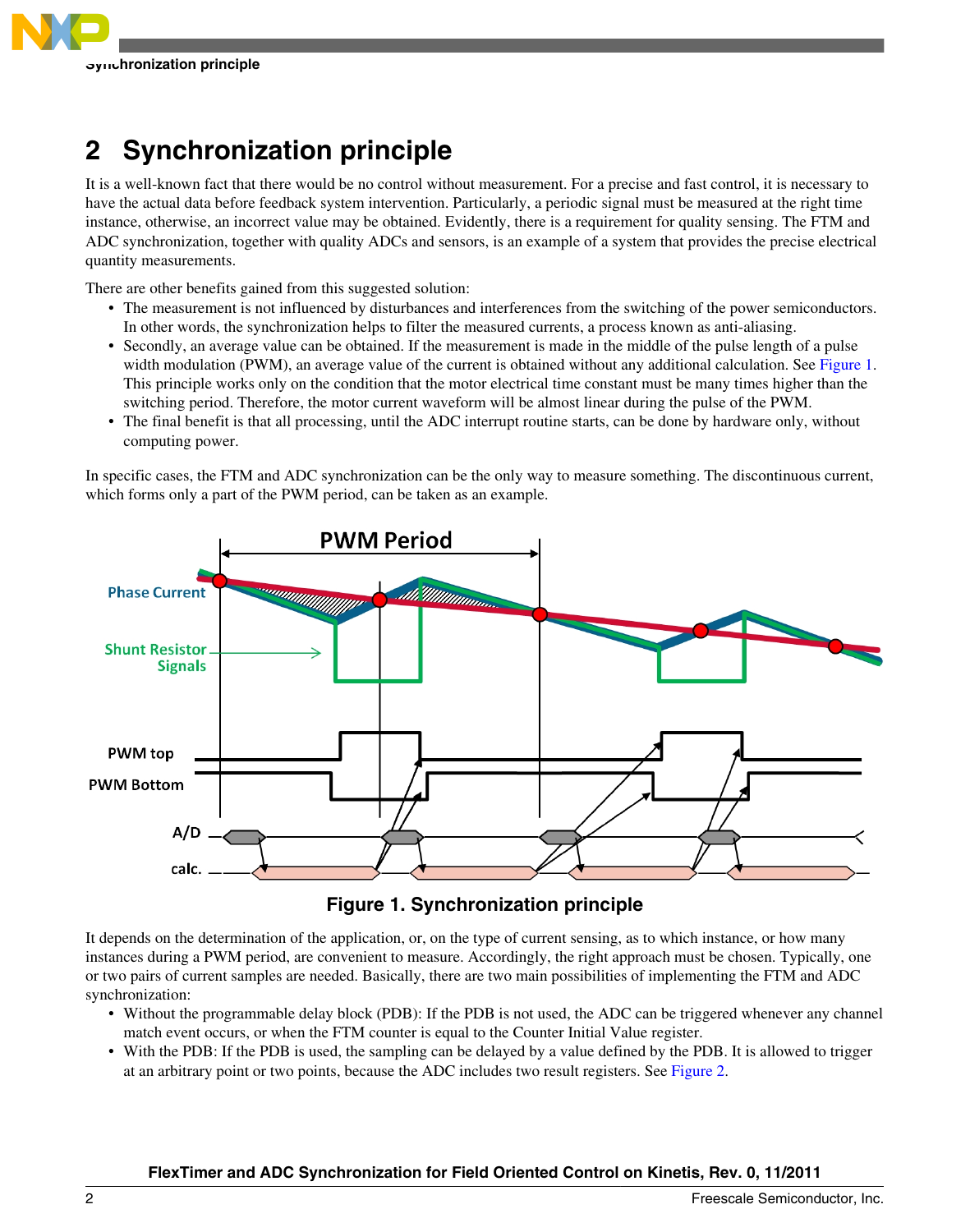

<span id="page-2-0"></span>

## **3 Peripherals**

The approach of using the FTM and ADC synchronization with the PDB is preferred, especially in the field-oriented control applications, because it has many advantages. Figure 2 simply shows the peripheral interconnection of these three blocks.



**Figure 2. Peripheral interconnection**

## **3.1 FTM**

The FTM is a timer designed especially for the motor control and power management applications. The Kinetis K40 MCU has three FlexTimer modules. The first module is an 8-channel timer designed mainly for the generation of PWM signals and all operations connected with it such as deadtime insertion, fault control, enhanced triggering functionality, and initialization and polarity control. The second and third FTMs have only 2-channel timers and are determined for quadrature decoding, or the other purposes.

The basic strategies of the FTM and ADC synchronization depend on the way the PWM signals are generated. It is important to emphasize that for having the possibility of synchronization, the combine mode PWM must be used. The edge-aligned, or center-aligned PWM modes are not supported. In combine mode, the edge-aligned, center-aligned, or asymmetrical PWM can also be generated, therefore, there are no restrictions imposed by the requirement of FTM ADC synchronization. The FTM can generate triggers derived from various events which occur when the FTM counter equals any Value Register or Initial Register. It is possible to set up only one or all events together.

## **3.2 PDB**

The PDB is a timer that provides the controllable timing delays for various peripherals. PDB has two ADC channel outputs and each channel has two pre-trigger outputs. The pre-triggers are assigned to trigger the corresponding ADC channel when PDB counter reach the PDB pre/trigger value. Taking into account that each ADC has two result registers, two trigger instants are allowed for each ADC, during the switching period.

## **3.3 ADC**

ADC can convert up to four pairs of differential or 24 single-ended analog inputs for differential 16-, 13-, 11-, or 9-bit modes and for single-ended 16-, 12-, 10-, or 8-bit modes. The converter is based on linear successive approximation algorithm. For the synchronization it is recommended that:

- Hardware trigger must be chosen
- The Single mode must be set up because in the Continuous Conversion (COCO) mode, only the first sample would be triggered.
- To finish the ADC interrupt routine, the Conversion Complete (COCO) flag must be cleared, or, all the ADC result registers must be read.

### **FlexTimer and ADC Synchronization for Field Oriented Control on Kinetis, Rev. 0, 11/2011**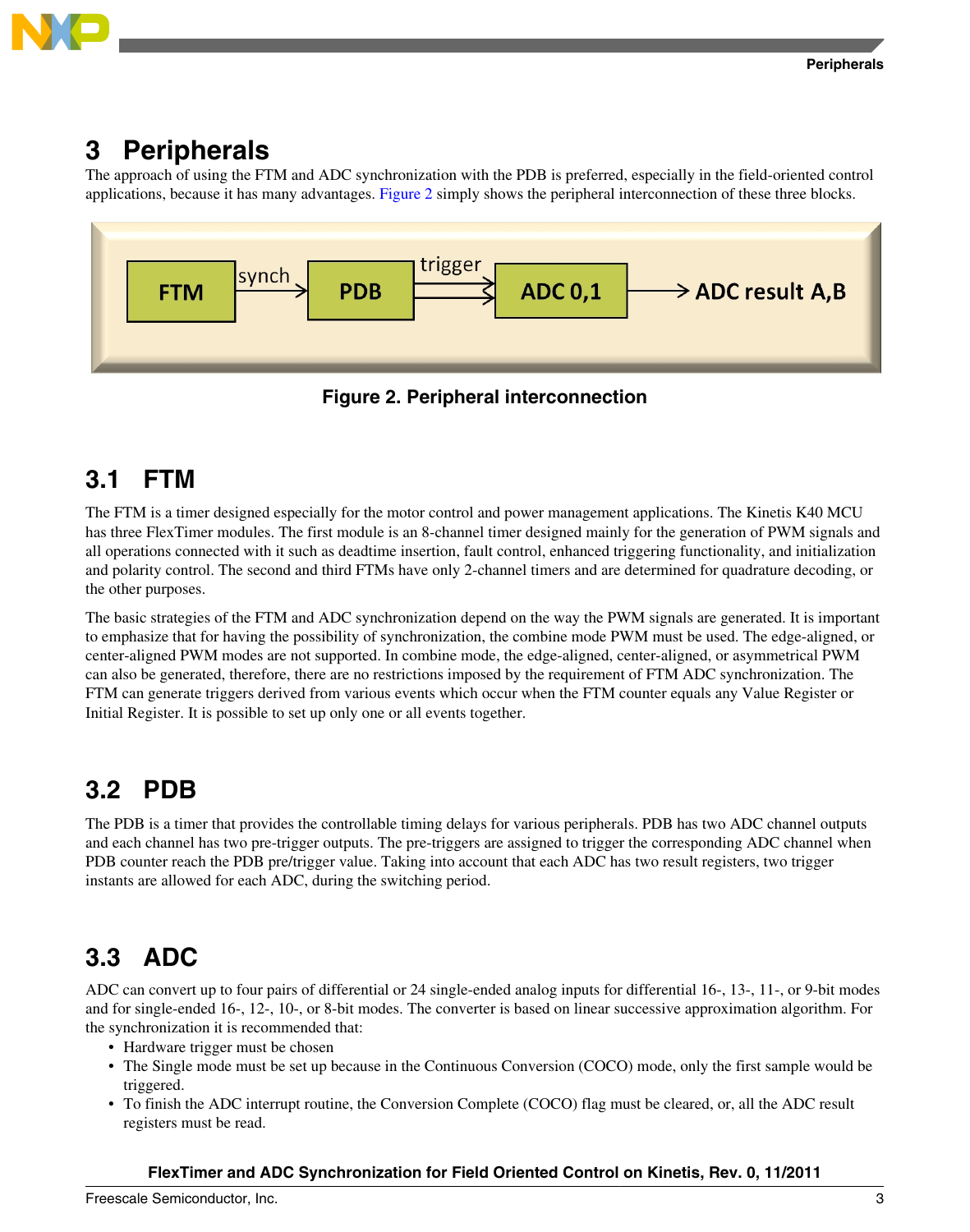<span id="page-3-0"></span>

.

## **4 Example**

The following subsections briefly describe the ADC-FTM synchronization using PDB, with the help of an example.

## **4.1 Task**

To demonstrate the FTM and ADC synchronization, the following task was chosen:

Propose the algorithm as a part of the field-oriented control of a permanent magnet synchronous motor (PMSM), which synchronizes the ADC with the FTM through the PDB in such a way that two phase currents will be measured simultaneously in the middle of a PWM pulse when the bottom semiconductors from the full bridge are turned on. What code lines should be added if two phase currents are to be measured twice per PWM period?

## **4.2 Timing**

[Figure 3](#page-4-0) and [Figure 4](#page-5-0) show the synchronization timing principle for one and two ADC instances, respectively. The centeraligned PWM was used because it is requested for PMSM control applications. The trigger from the FlexTimer is generated when the FlexTimer counter is equal to the Counter Initial Value register. The PDB does not generate the delay because the trigger is generated in the middle of the pulse of the center PWM. Both the ADCs are triggered from the PDB pre-triggers. After finishing the ADC conversion, the program jumps to the ADC interrupt routine. For measurement twice per PWM period, the delay generated by the PDB must be used for the second pair of samples. The setting for this case is marked in the code notes given in the sections [PDB initialization](#page-6-0) , [ADC initialization,](#page-7-0) and [Other settings and the ADC interrupt routine](#page-7-0).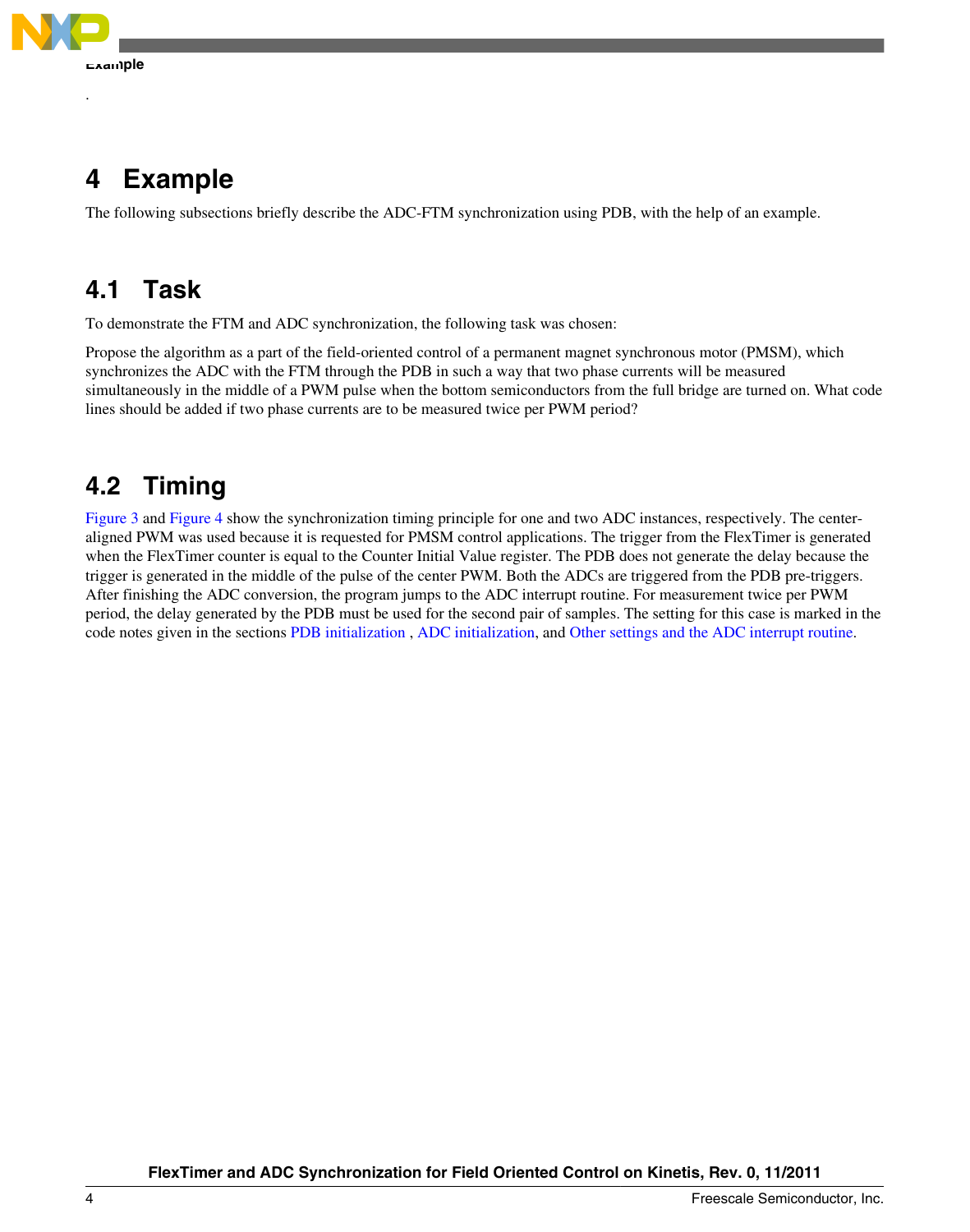<span id="page-4-0"></span>



**Figure 3. Timing for one ADC instance**

**FlexTimer and ADC Synchronization for Field Oriented Control on Kinetis, Rev. 0, 11/2011**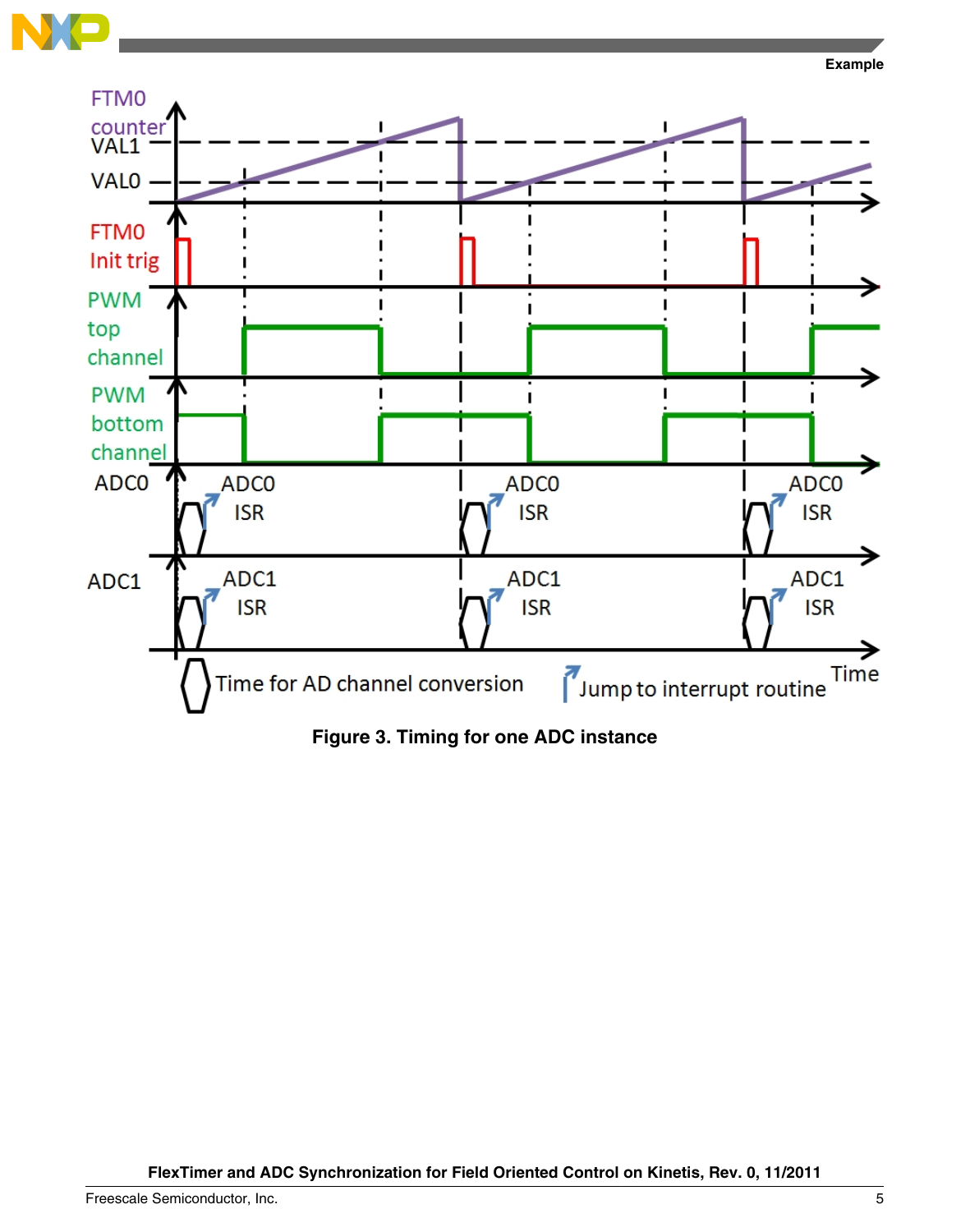<span id="page-5-0"></span>



**Figure 4. Timing for two ADC instances**

## **4.3 Periperal initialization**

The code example including initialization of the FTM, PDB, and ADC is given in the following three subsections. The direct synchronization of the ADCs from the FTM0 is noted in the code given below.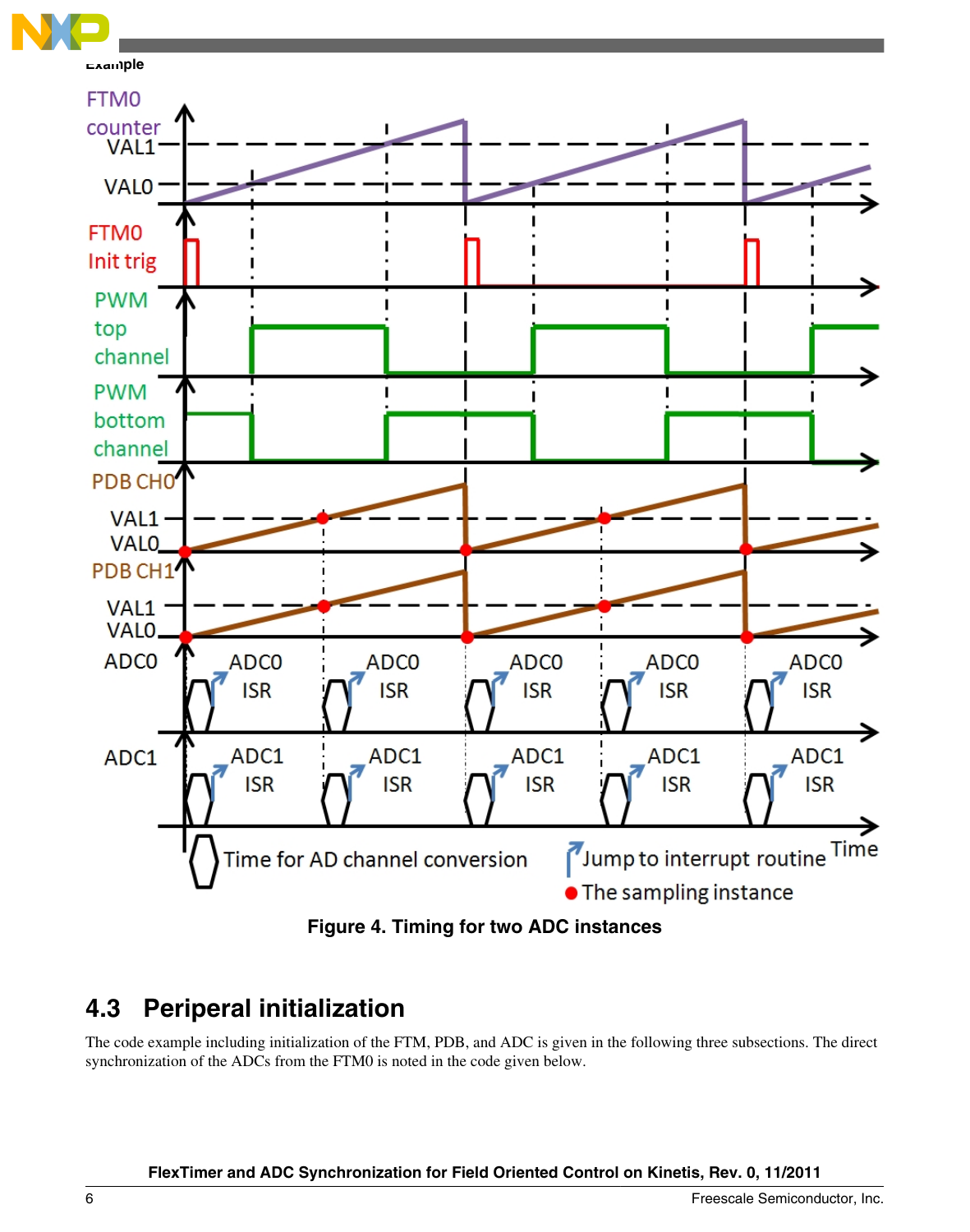### <span id="page-6-0"></span>**4.3.1 FTM initialization**

```
FTM0 MODE |= FTM MODE WPDIS MASK; /* Disable write protection */
/* FAULTM = 1 - Fault control is enabled for all channels,
FTMEN = 1 - all registers are available for use with no restrictions.*/
FTM0_MODE |= FTM_MODE_FAULTM_MASK | FTM_MODE_FTMEN_MASK;
/* setting for Center Aligned PWM in Combine Mode *
FTM0_MOD = MODULO/2 - 1; /* Set PWM frequency; MODULO = 25 MHz/10kHz=2500 */<br>FTM0_CNTIN = -MODULO/2; /* CTNMAX = 1 - PWM update at counter in max. value
                             f* CTNMAX = 1 - PWM update at counter in max. value */FTMOSYNC | = FTMSYNCCNTMAX MASK;
/* SWSYNC = 1 - set PWM value update. This bit is cleared automatically */
FTM0_SYNC |= FTM_SYNC_SWSYNC_MASK; 
/* Disable all channels outputs using the OUTPUT MASK feature.*/
FTM0_OUTMASK = FTM_OUTMASK_CH5OM_MASK | FTM_OUTMASK_CH4OM_MASK 
                  | FTM_OUTMASK_CH3OM_MASK | FTM_OUTMASK_CH2OM_MASK 
                FTM_OUTMASK_CH1OM_MASK | FTM_OUTMASK_CH0OM_MASK;
/* COMBINE = 1 - combine mode set, COMP = 1 - complementary PWM set,
DTEN = 1 - deadtime enabled, SYNCEN = 1 - PWM update synchronization enabled, 
FAULTEN = 1 - fault control enabled */FTM0_COMBINE = FTM_COMBINE_SYNCEN0_MASK | FTM_COMBINE_DTEN0_MASK | FTM_COMBINE0_MASK | FTM_COMBINE0_MASK
                                                 FTM_COMBINE_COMBINE0_MASK<br>FTM_COMBINE_DTEN1_MASK
                  | FTM_COMBINE_SYNCEN1_MASK | FTM_COMBINE_DTEN1_MASK
                  FTM_COMBINE_COMP1_MASK | FTM_COMBINE_COMBINE1_MASK<br>FTM_COMBINE_SYNCEN2_MASK | FTM_COMBINE_DTEN2_MASK
                 FTM_COMBINE_SYNCEN2_MASK<br>FTM_COMBINE_COMP2_MASK
                                                | FTM_COMBINE_COMP2_MASK | FTM_COMBINE_COMBINE2_MASK;
/* Dead time = 2 us for 25 MHz core clock 2us/40ns */
FTM0_DEADTIME = 50; 
/* Initial setting of value registers to 50 % of duty cycle */
FTM0 COV = -MODULO/4;FTMO\_C1V = MODULO/4;FTMO C2V = -MODULO/4;FTMO<sup>C3V = MODULO/4;</sup>
FTMO<sup>C4V = -MODULO/4;</sup>
FTMO<sup>C5V = MODULO/4;</sup>
/* ELSnB:ELSnA = 1:0 Set channel mode to generate positive PWM */
FTM0_C0SC |= FTM_CnSC_ELSB_MASK ;
FTMO_C1SC = FTM_CnSC_ELSB_MASK;
FTMO_C2SC = FTM_CnSC_ELSBMASK;
FTMO<sup>\overline{C}3SC \overline{F} \overline{F}FTM\overline{C}nSC\overline{F}ELSB\overline{M}ASK ;</sup>
FTMOC4SC = FTMCnSCELSBMASK ;
FTM0_C5SC |= FTM_CnSC_ELSB_MASK ;
/* Enables the loading of the MOD, CNTIN, and CV registers with the values of their write 
buffers. */
FTM0_PWMLOAD = FTM_PWMLOAD_LDOK_MASK ; 
/* Enables the generation of the trigger when the FTM counter is equal to the CNTIN 
register. */
FTM0_EXTTRIG |= FTM EXTTRIG INITTRIGEN MASK;
FTMO_MODE = FTM_MODE_MIT_MASK;/* Default ADC trigger source is PDB. In case you need ADC triggered directly from FTM add 
next two lines. ADC0ALTTRGEN = 1 - alternate trigger for ADC, ADC1TRGSEL = 0x8 - FTM0 
trigger*/ 
//SIM_SOPT7 |= SIM_SOPT7_ADC0TRGSEL (0x8) | SIM_SOPT7_ADC0ALTTRGEN_MASK; /*FTM0 triggers 
ADC0*/
//SIM_SOPT7 |= SIM_SOPT7_ADC1TRGSEL (0x8) | SIM_SOPT7_ADC1ALTTRGEN_MASK; /*FTM0 triggers 
ADC0*/ 
Set system clock as source for FTM0 (CLKS[1:0] = 01) */
/* Set system clock as source for FTM0 (CLKS[1:0] = 01) */
FTMO\_SC = FTM\_SC\_CLKS(1);
/* PORTs for FTMO initialization */
PORTC_PCR1 = PORT_PCR_MUX(4); /* FTM0 CH0 */
PORTC_PCR2 = PORT_PCR_MUX(4); /* FTM0 CH1 */
PORTC_PCR3 = PORT_PCR_MUX(4); /* FTMO CH2 */PORTC_PCR4 = PORT_PCR_MUX(4); /* FTM0 CH3 */PORTD_PCR4 = PORT_PCR_MUX(4); /* FTM0 CH4 */ 
PORTD PCR5 = PORT PCR MUX(4); /* FTM0 CH5 */
```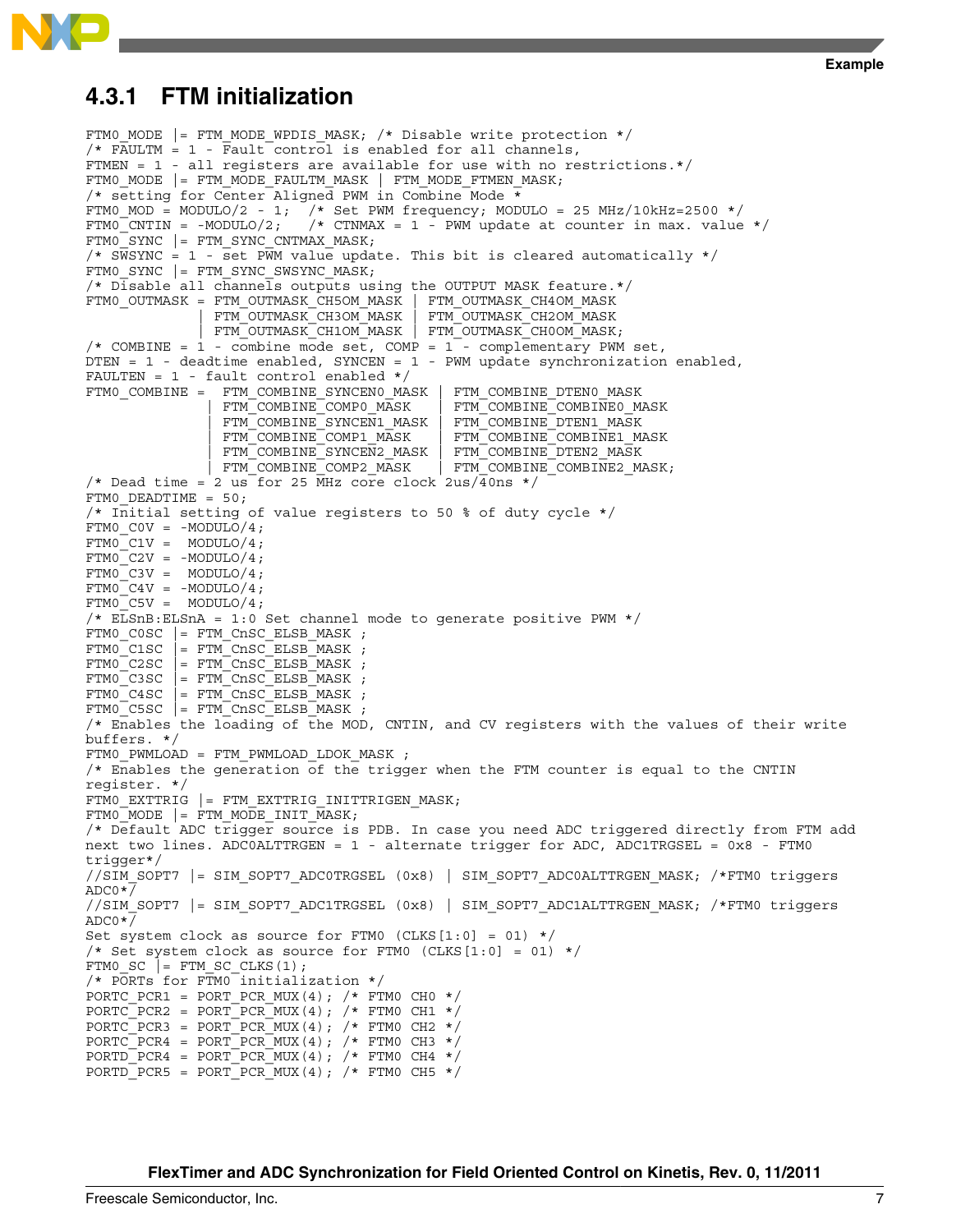<span id="page-7-0"></span>

**Example**

### **4.3.2 PDB initialization**

```
/* EN = 0x01 | EN = 0x00 - first two pre/triggers are enabled
   TOS = 0x01 | TOS = 0x00 - channels assert when the counter reaches the channel
    delay register plus one peripheral clock cycle after PDB trigger */
PDB0_CH0C1 |= PDB_C1_EN(0x1) | PDB_C1_TOS(0x1);
/* delete next line if the two-time measurement per PWM period is not required */
PDB0_CH0C1 |= PDB_C1_EN(0x2) | PDB_C1_TOS(0x2); 
PDB0_CH1C1 |= PDB_C1_EN(0x1) | PDB_C1_TOS(0x1); 
/* delete next line if the two-time measurement per PWM period is not required */
PDB0_CH1C1 |= PDB_C1_EN(0x2) | PDB_C1_TOS(0x2); 
/* set the delay value for the channel's corresponding pre-triggers */
PDB0_CH0DLY0 = 0; /* corresponding ADC0_RA */<br>PDB0_CH1DLY0 = 0; /* corresponding ADC1_RA */
                      /* corresponding ADC1_RA */
/* delete next two lines if the two-time measurement per PWM period is not required */
PDB0_CH0DLY1 = 1250; /* corresponding ADC0_RB */
PDB0<sup>-</sup>CH1DLY1 = 1250; /* corresponding ADC1<sup>-RB</sup> */
/* PDBEN = 1 - PDB enabled, TRGSEL = 0x8 - FTM0 is a trigger source for PDB,
    LDOK - writing 1 to this bit updates the internal registers*/
PDB0 SC |= PDB_SC_PDBEN_MASK | PDB_SC_TRGSEL(0x8)
         | PDB_SC_LDOK_MASK;
```
### **4.3.3 ADC initialization**

```
/* MODE = 0x3 - single-ended 16-bit conversion */\texttt{ADC}<sup>\texttt{CFG1}</sup> = \texttt{ADC}<sup>\texttt{CFG1}</sup> \texttt{MODE}(0x3);
ADC1_CFG1 = ADC_CFG1_MODE(0x3);/* ADHSC = 1 - very high speed operation */ 
ADC0 CFG2 | = ADC CFG2 ADHSC MASK ;
ADC1 CFG2 | = ADC CFG2 ADHSC MASK ;
/* ADTRG = 1 - hardware trigger selected */ 
ADC0_SC2 |= ADC_SC2_ADTRG_MASK ;
ADC1<sub>SC2</sub> \vert = ADC<sub>SC2</sub><sup>\vert</sup>ADTRG<sup></sup>MASK ;
/* AIEN = 1 - conversion complete interrupt enabled, ADCH = 0x9 - Channel 9 is selected as 
SE input */ 
ADC0_SC1A = ADC_SC1_AIEN_MASK | ADC_SC1_ADCH(0x9); /* corresponding ADC0_RA */ 
ADCTSC1A = ADC SC1<sup>_</sup>AIEN_MASK | ADC SC1<sup>_</sup>ADCH(0x1); /* corresponding ADC1<sup>_</sup>RA */
/* delete next two lines if the two-time measurement per PWM period is not required */
ADC0_SC1B = ADC_SC1_AIEN_MASK | ADC_SC1_ADCH(0x9); /* corresponding ADC0_RB */ 
ADC1_SC1B = ADC_SC1_AIEN_MASK | ADC_SC1_ADCH(0x1); /* corresponding ADC1_RB */
```
### **4.4 Other settings and the ADC interrupt routine**

```
/* enable clock for peripherals */
          |= SIM_SCGC5_PORTA_MASK | SIM_SCGC5_PORTB_MASK | SIM_SCGC5_PORTC_MASK
              | SIM_SCGC5_PORTD_MASK | SIM_SCGC5_PORTE_MASK ; 
SIM_SCGC6 |= SIM_SCGC6_FTM0_MASK | SIM_SCGC6_PDB_MASK | SIM_SCGC6_ADC0_MASK;
SIM_SCGC3 |= SIM_SCGC3_ADC1_MASK ; /* enable interrupt ADC0, ADC1 \star/
NVICISER1 = 0x06000000;
/* Enable PWM outputs of FTM0 and */
FTM0_OUTMASK = 0;
/* Enables the loading of the MOD, CNTIN, and CV registers with the values of their write
buffers. */
FTM0_PWMLOAD = FTM_PWMLOAD_LDOK_MASK;
void ADC0_IRQHandler(void)
\frac{1}{x} /* toggle PTC18 to see when ADC interrupt is called */
  GPIOC PTOR = 1UL \ll 18;
   /* Save the results and clear the COCO flag */
   if ( ADC0_SC1A & ADC_SC1_COCO_MASK ) 
   result0RA = (unsigned Short) ADC0 RA; /* delete next two lines if the two-time measurement per PWM period is not required */ 
  else if ( ADC0 SC1B & ADC SC1 COCO MASK )
```
### **FlexTimer and ADC Synchronization for Field Oriented Control on Kinetis, Rev. 0, 11/2011**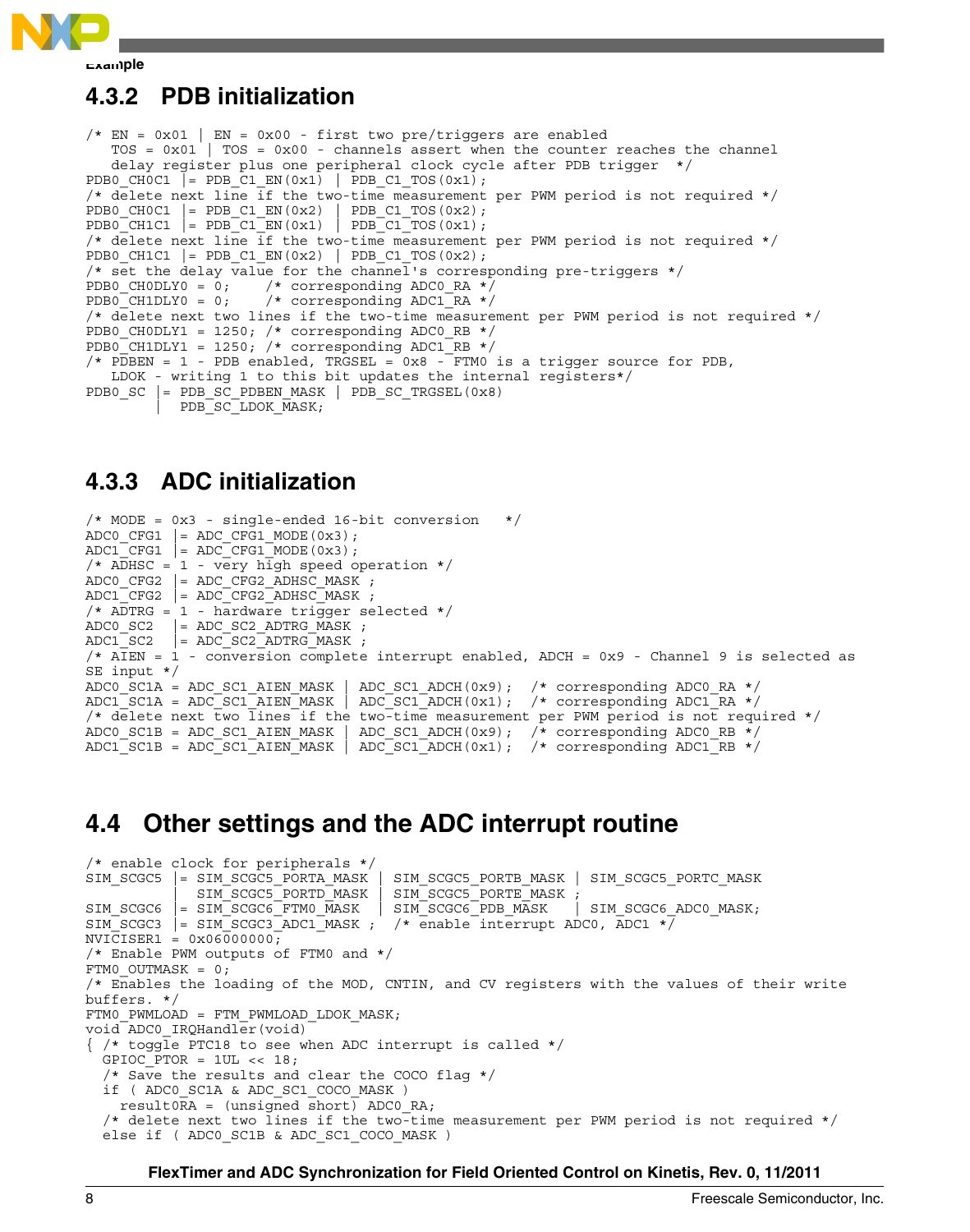```
Example
```

```
result0RB = (unsigned short) ADC0 RB;}
void ADC1_IRQHandler(void)
 /* toggle PTC18 to see when ADC interrupt is called */
  GPIOC PTOR = 1UL \ll 18;
  /* Save the results and clear the COCO flag */ if ( ADC1_SC1A & ADC_SC1_COCO_MASK ) 
  result1RA = (unsigned short) ADC1 RA;
   /* delete next two lines if the two-time measurement per PWM period is not required */
  else if ( ADC1 SC1B & ADC SC1 COCO MASK )
   result1RB = (unsigned short) ADC1_RB;
```
### **4.5 Measured waveforms**

Both variants of the task were measured. The pin from the GPIO port C18 toggles after entering into the ADC routines. That means the rising edge corresponds to the ADC0 routine, and the falling edge corresponds to the ADC1 routine. Figure 5 demonstrates the pair of phase currents sensed when the button power components are turned on. [Figure 6](#page-9-0) demonstrates the two pairs of phase currents sensed per PWM period. In the following figures, Channel A is the PWM, shown as the upper red segment, and Channel B is the pin toggling after entering the ADC routine, shown as the lower blue segment.



**Figure 5. Measured waveforms: One pair per PWM.**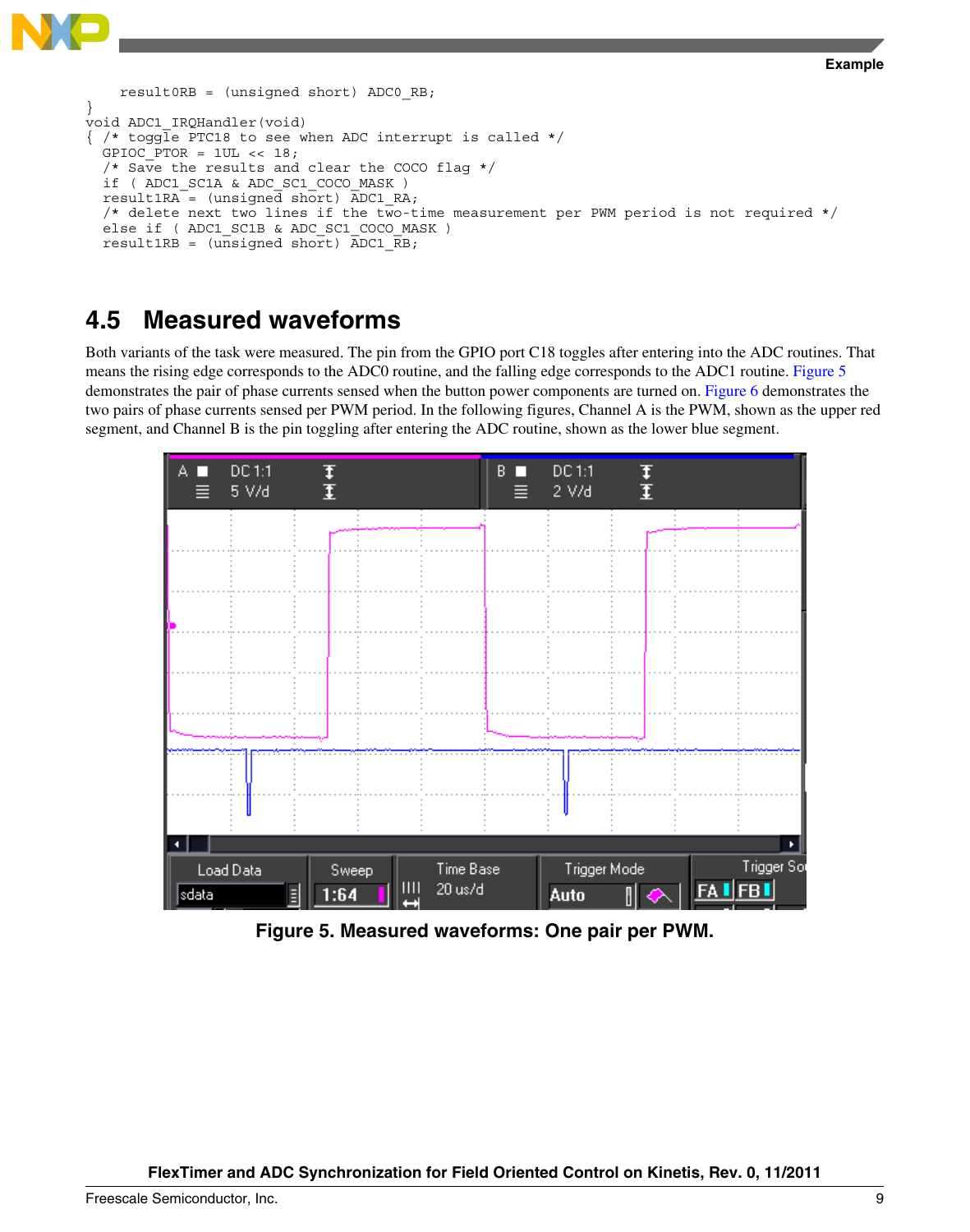<span id="page-9-0"></span>

**Figure 6. Measured waveforms: Two pairs per PWM**

## **5 References**

- K40 Sub-Family Reference Manual, available at<http://www.freescale.com>
- Using FlexTimer in ACIM/PMSM Motor Control Applications, available at <http://www.freescale.com>
- PMSM Vector Control with Quadrature Encoder on Kinetis Design Reference Manual, available at [http://](http://www.freescale.com) [www.freescale.com](http://www.freescale.com)